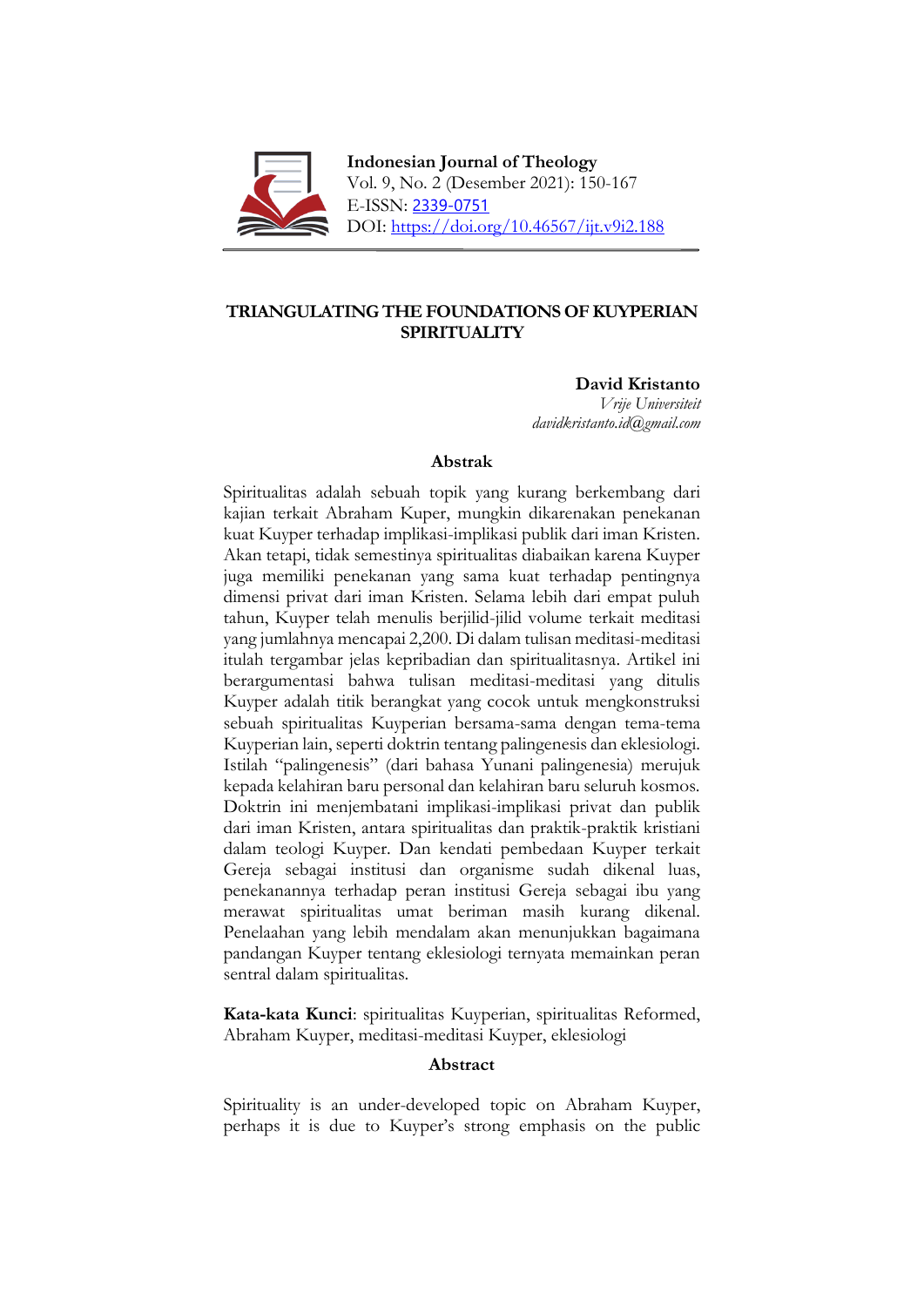### 151 Triangulating the Foundations of Kuyperian Spirituality

implications of Christian faith. But things are not supposed to remain that way, since Kuyper also has an equally strong emphasis on the importance of the private dimension of Christian faith. For more than 40 years, Kuyper had written a multivolume of meditations which amount to 2,200. In those meditations, his personality and spirituality are clearly reflected. This article argues that his meditations would be a suitable starting point to construct a Kuyperian spirituality alongside other Kuyperian themes such as his doctrine of regeneration (palingenesis) and his ecclesiology. The term "palingenesis" (from Greek word palingenesia) refers to both personal rebirth and the rebirth of all cosmos. This doctrine bridges the private and public implications of Christian faith, between spirituality and Christian actions in Kuyper's theology. And while his distinction between the Church as institution and as organism is well-known, his emphasis on the role of the institutional Church as mother which nurtures the spirituality of the believers is lesser known. A deeper examination shows how his ecclesiology plays a central role in his spirituality.

**Keywords**: Kuyperian spirituality, Reformed spirituality, Abraham Kuyper, Kuyper's meditations, ecclesiology

#### **Introduction**

The recent interest on Abraham Kuyper has not abated. Unfortunately, recent scholarship on him has focused too much on his intellectual achievements, such as his theological and political works, including how genius were his organizational skills, helping to develop the Netherlands into a more democratic society. In James De Jong's words, Kuyper scholarship, "has focused almost exclusively on his mind and virtually ignored his spirituality—his heart and soul."<sup>1</sup> The situation was very different in Kuyper's lifetime. When he was actively writing, he sometimes paused from producing some writing projects and columns, but he never let

<sup>1</sup> James A. De Jong, "The Heart and Soul of Abraham Kuyper: Reflections on His Meditations," *Calvin Theological Journal*, Vol. 52, No. 1 (2017): 40. Hans Boersma provides a similar observation, noting that "Kuyper's broader spiritual theology has also not yet been the subject of extensive scholarly investigation," aside his understanding of beatific vision. See Hans Boersma, "Blessing and Glory: Abraham Kuyper on the Beatific Vision," *Calvin Theological Journal*, Vol. 52, No. 2 (2017): 207 fn. 9. Kuyper's works on public theology have been translated into 12 English volumes by Lexham Press. However, a complete translation of his meditations or works related to spirituality has not been initiated yet; see [https://lexhampress.com/product/55067/abraham-kuyper](https://lexhampress.com/product/55067/abraham-kuyper-collected-works-in-public-theology)[collected-works-in-public-theology.](https://lexhampress.com/product/55067/abraham-kuyper-collected-works-in-public-theology)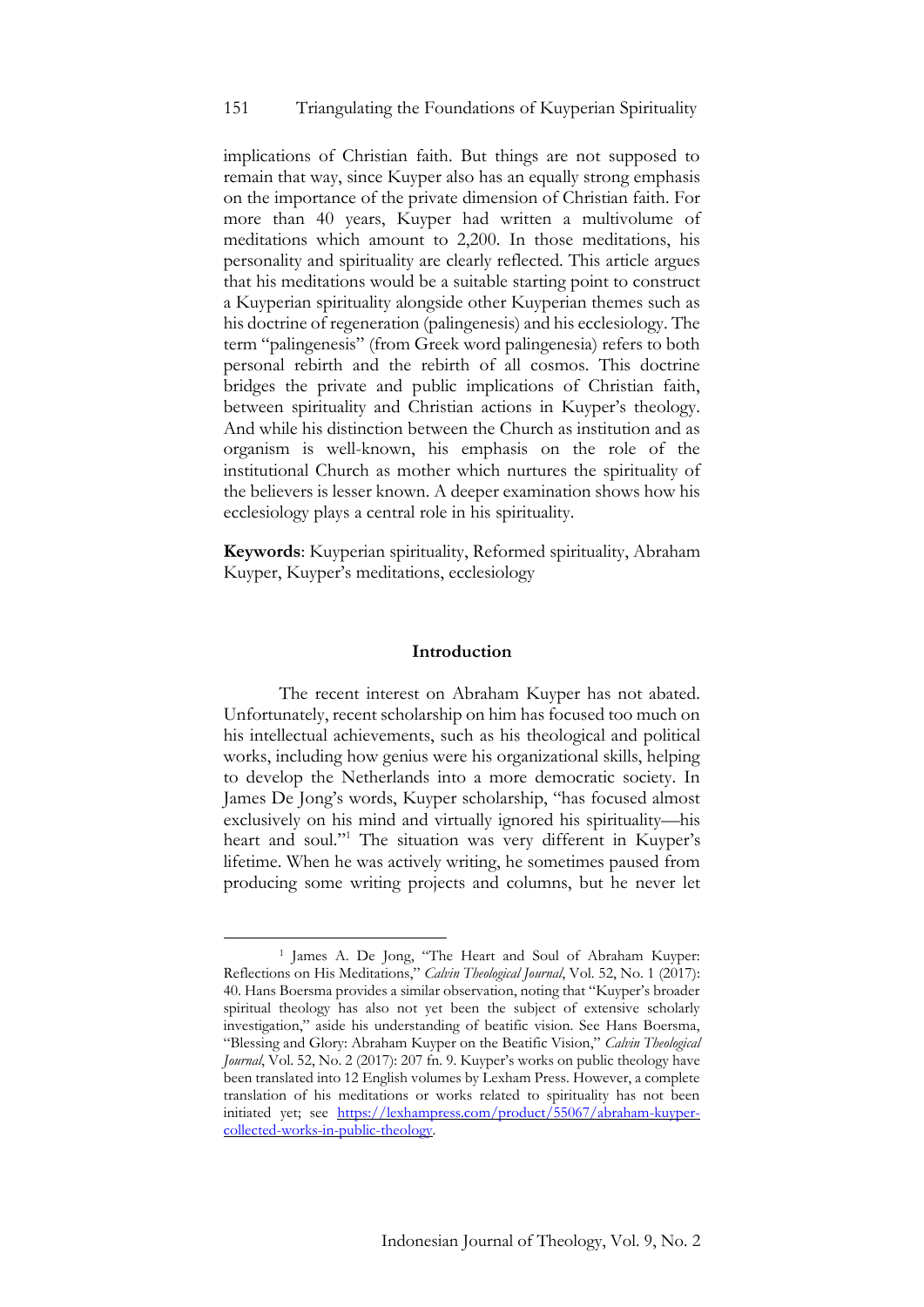anything interrupt him from writing his weekly meditations.<sup>2</sup> While the majority of his followers did not have enough capacity to handle his "academic and sophisticated publications," his meditations had nourished their spirituality and were widely known because many of them subscribed to *De Heraut* (The Herald), the weekly religious newspaper Kuyper established and edited from December 1877 to November 1920, the time of his death.<sup>3</sup> Thus, for several reasons, De Jong proposes that his meditations would be the best start to develop a Kuyperian spirituality. As De Jong writes, "One can legitimately say that his meditations reflected the heart and soul of Abraham Kuyper like none of his theological writing did."<sup>4</sup>

I agree with De Jong that Kuyper's meditations play a vital role as a starting point to develop the theme of Kuyperian spirituality. However, it seems that there are other Kuyperian themes that might also serve well as foundations to develop his neglected spirituality. In his *Contours of the Kuyperian Tradition*, Craig Bartholomew argues that Kuyper's notion of palingenesis serves as the key to understanding the Kuyperian tradition.<sup>5</sup> For Bartholomew, this notion is comparable to Herman Bavinck's imitation of Christ due to its ability to hold together "deep and christocentric spirituality" with "cultural engagement."<sup>6</sup>

Another theme that might also serve well as a foundation of Kuyperian spirituality is his ecclesiology. While other works on Kuyper tend to neglect his spirituality, De Jong notes that there are two works by James Bratt on Kuyper that take his spirituality into account. In Bratt's biography of Kuyper, he profiles Kuyper's spirituality several times and also notes the importance of his meditations. And in Bratt's earlier collection of Kuyper's translated works, published to commemorate the centennial of Kuyper's Stone Lectures at Princeton, two of Kuyper's meditations were reprinted.<sup>7</sup> However, in those works, Bratt does not just highlight Kuyper's meditations but also his ecclesiology to deal with his spirituality. In the first work, he highlights how Kuyper's ecclesiology is related to his spirituality. Bratt points out how Kuyper viewed the Church as the mother who nurtures the

<sup>2</sup> De Jong, "The Heart and Soul," 39.

<sup>3</sup> Ibid., 37-38.

<sup>4</sup> Ibid., 39. The expression "heart and soul" in De Jong's article refers to Kuyper's spirituality; see the direct quotation from footnote 2.

<sup>5</sup> Craig G. Bartholomew, *Contours of the Kuyperian Tradition: A Systematic Introduction* (Downers Grove, IL: InterVarsity, 2017), 26-27.

<sup>6</sup> Ibid., 318.

<sup>7</sup> De Jong, "The Heart and Soul," 41; cf. James D. Bratt, *Abraham Kuyper: Modern Calvinist, Christian Democrat* (Grand Rapids, MI: Eerdmans, 2013), 107, 128-129, 177-178, 281-284, 314-319, 323-334, 362, 375; and James D. Bratt, *Abraham Kuyper: A Centennial Reader* (Grand Rapids, MI: Eerdmans, 1998), sidebars on 148-153 and 408-415.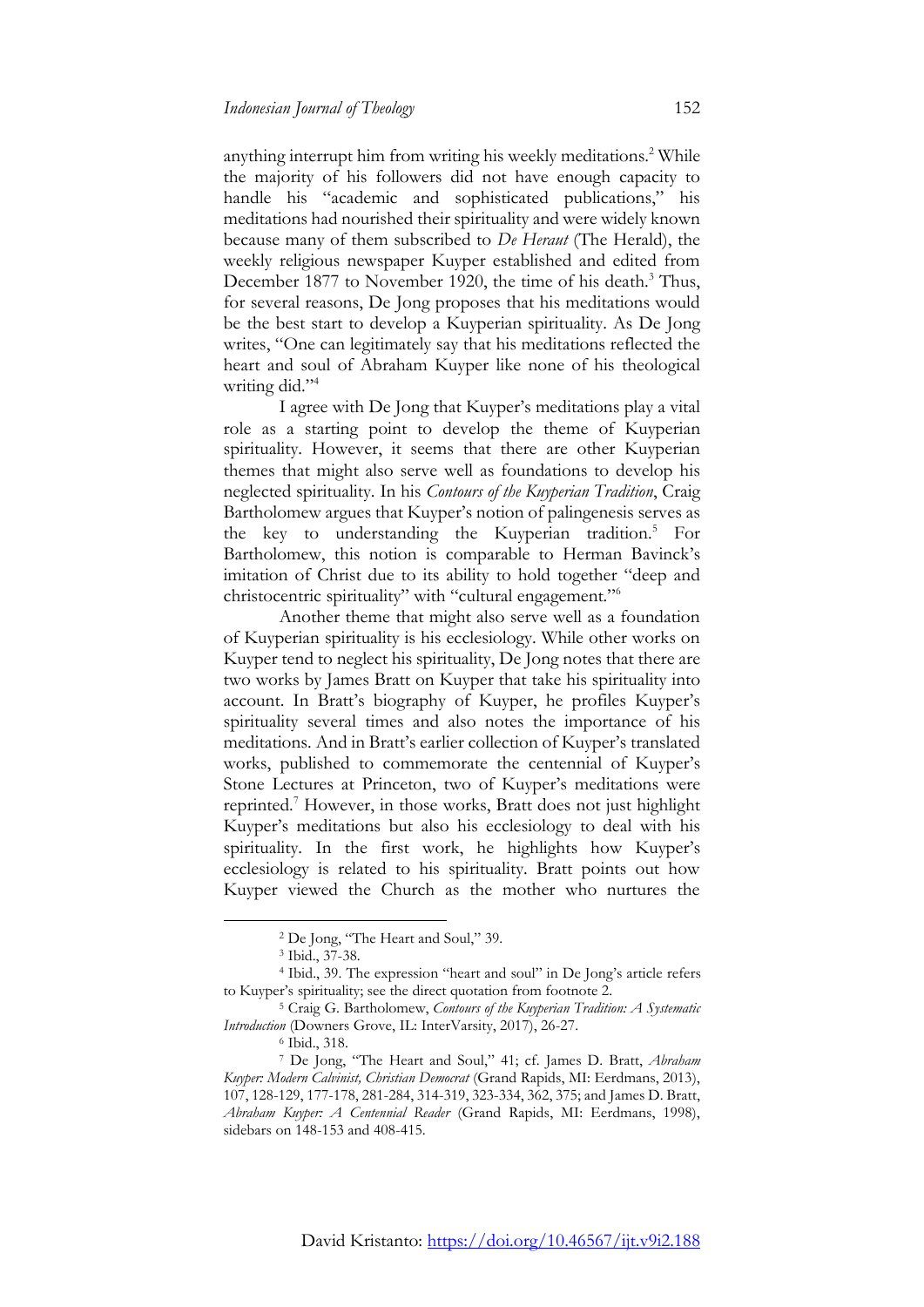spirituality of the believers, and how he expounded the marks of the church in his *Confidentie* (1873), a work that serves as his famous spiritual autobiography.<sup>8</sup> And in the latter work, he includes five of Kuyper's writings related to church and theology.<sup>9</sup> Thus, Kuyper's ecclesiology should be regarded as important as his meditations to understand his spirituality.

Given that context, I shall argue that there are three themes that might be suitable foundations to construct a Kuyperian spirituality: his meditations, his notion of palingenesis, and his ecclesiology. These three foundations would give us a big picture of Kuyper's spirituality and also enable us to know him better as a person. Toward that goal, this article will deal with those Kuyperian themes sequentially then conclude.

### **Kuyper's Meditations**

Kuyper was a prolific composer of meditations. Tjitze Kuipers states that Kuyper had produced twenty-two hundred meditations for more than forty years. The earliest appeared in the Sunday edition of *De Standaard*, a daily Christian newspaper started by Kuyper in April 1872 and which he edited for the rest of his career. This newspaper was designed for the sake of the Anti-Revolutionary Party political movement from which he emerged to be their acknowledged leader. The Sunday edition later came as the *Zondagsblad* (the Sunday paper) which contained his earliest weekly meditations. From December 1877 until his death in November 1920, *De Heraut*, which was a separate religious weekly newspaper also edited by Kuyper himself replaced *Zondagsblad* in publishing his meditations. Regarding these published meditations, Kuipers calculation is that 616 were reprinted in ten volumes as eight different collections between 1880 to 1908.<sup>10</sup> Given this output, De Jong aptly states that Kuyper's meditations reflect aspects of spirituality—his "heart" and "soul"—more so than his other writings.

Kuyper's meditations are very personal. He reflected not just upon his career, but also his family, his loved ones. For example, Kuyper's *In de schaduwe des doods*, a volume consists of fifty devotionals from *De Heraut*, came shortly after Kuyper lost his tenyear-old son Levinus in 1892. This contains "astute pastoral

<sup>8</sup> Bratt, *Modern Calvinist*, 175-178.

<sup>9</sup> Bratt, *A Centennial Reader,* vii-viii.

<sup>10</sup> De Jong, "The Heart and Soul," 46-47; cf. Tjitze Kuipers, *Abraham Kuyper: An Annotated Bibliography* (Leiden: Brill, 2011), 66-68, 117. Rullmann lists eleven series of Kuyper's meditations in J. C. Rullmann, *Kuyper-Bibliographie*, 3 vols. (Kampen: J. H. Kok, N.V., 1923-1940), 2:34-38. According to De Jong, the discrepancy between eight and eleven is because Kuipers' classification system places three series of meditations in the category of biblical-theological articles rather than in the category of meditations. De Jong, "The Heart and Soul," 48.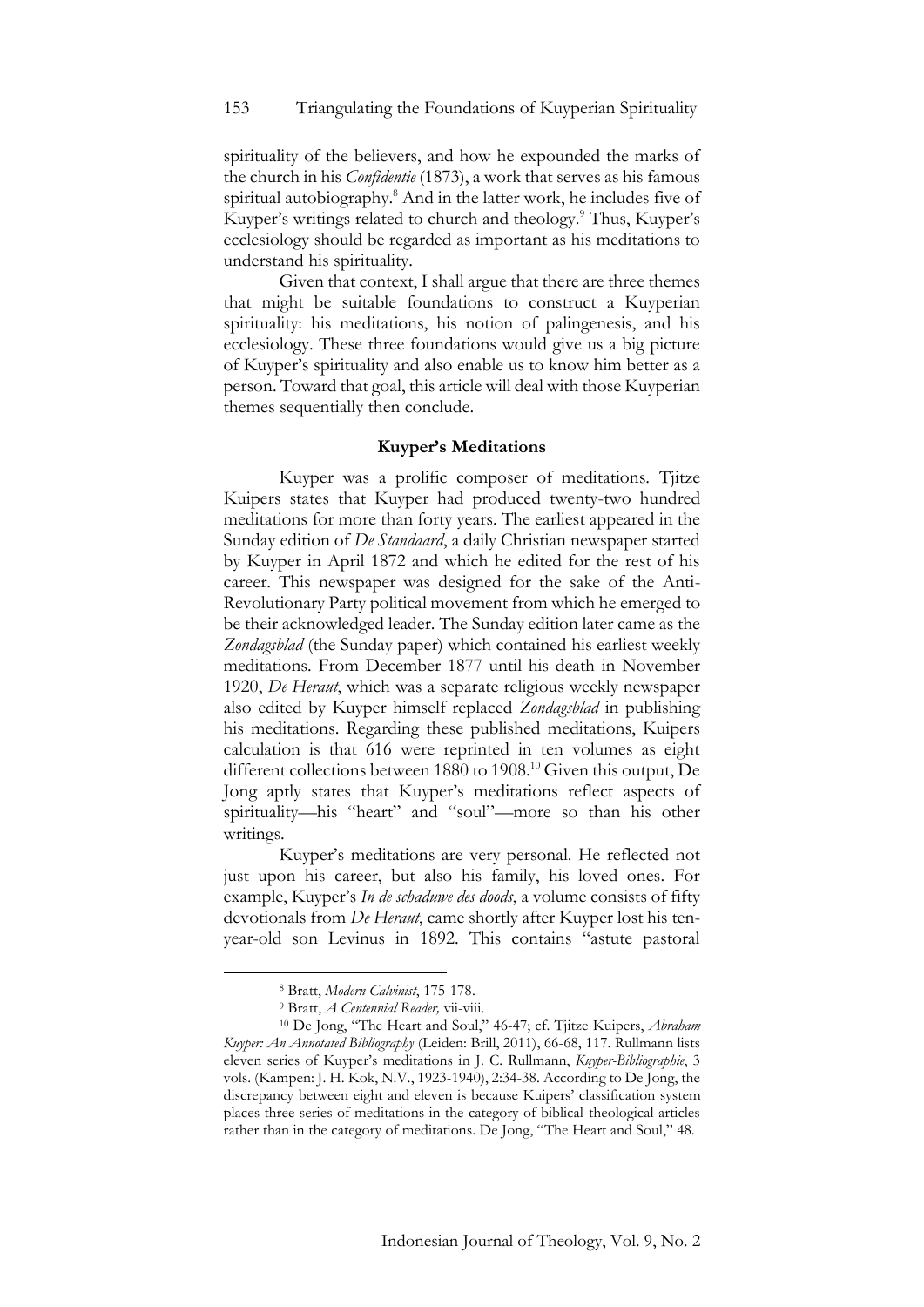materials" with reflection from Kuyper's personal struggle.<sup>11</sup> He did it as well in his *In Jezus ontslapen* which contains fifty-two devotionals on death and dying, which first appeared in *De Heraut* in 1899-1900.<sup>12</sup> This collection reflects Kuyper's emotions regarding his wife's health problem and her death. Kuyper meditated on 2 Corinthians 5:4, entitled "When What Is Mortal Is Swallowed Up by Life," which was published on September 3, 1899, eight days after his wife's death.<sup>13</sup> These meditations exhibit, "sensitive, unique, pastorally helpful comments and insights."<sup>14</sup> Thus, J. C. Rullmann's comment on Kuyper's meditations is apt: "Frequently they reflected what preoccupied him, what gripped him; who he really was appears in these meditations."<sup>15</sup>

Besides reflecting his personality, Kuyper's meditations reflect his spirituality. After receiving positive feedback from his readers, in meditation number 2,000 in *De Heraut*, Kuyper reflected on the practice of meditation. According to him, when meditating,<sup>16</sup>

> you withdraw from your usual thought pattern and pull back into what is holy. You do not shut yourself off entirely from the world, but you are not so suddenly distracted by the daily realities that might impinge on you either. In your meditation you definitely do not cut yourself off from the world, but the world becomes secondary, while what's primary in meditating is living into the realities of fellowship with the Eternal Being. In meditating, the soul silences the world in order to listen only for what God is saying to it.

While vocation is active, meditation is passive. However, this is not a complete passivity for meditating means actively waiting for God to speak in silence. Thus, Kuyper aptly described the activity of meditation as an "engaged passivity." When we meditate, we engage in a mystical, deep spiritual communion with God that is sparked by our reflection on the Bible. That explains why Kuyper liked to use the expression of hidden, secret or private communion

<sup>11</sup> De Jong, "The Heart and Soul," 50; cf. English translation: Abraham Kuyper, *In the Shadow of Death: Meditations for the Sick-room and at the Death-bed*, trans., John Hendrik De Vries (Grand Rapids, MI: Eerdmans, 1928).

<sup>12</sup> English translation: Abraham Kuyper, *Asleep in Jesus: Meditations*, trans., John Hendrik De Vries (Grand Rapids, MI: Eerdmans, 1929).

<sup>13</sup> This originally published in De Heraut, No. 1132; cf. Bratt, *A Centennial Reader*, 408-415.

<sup>&</sup>lt;sup>14</sup> De Jong, "The Heart and Soul,"52.

<sup>15</sup> Cited in De Jong, "The Heart and Soul," 39; cf. Rullmann, *Kuyper-Bibliographie*, 3:34.

<sup>16</sup> Translated and cited in De Jong, "The Heart and Soul," 39; cf. Rullmann, *Kuyper-Bibliographie*, 3:34.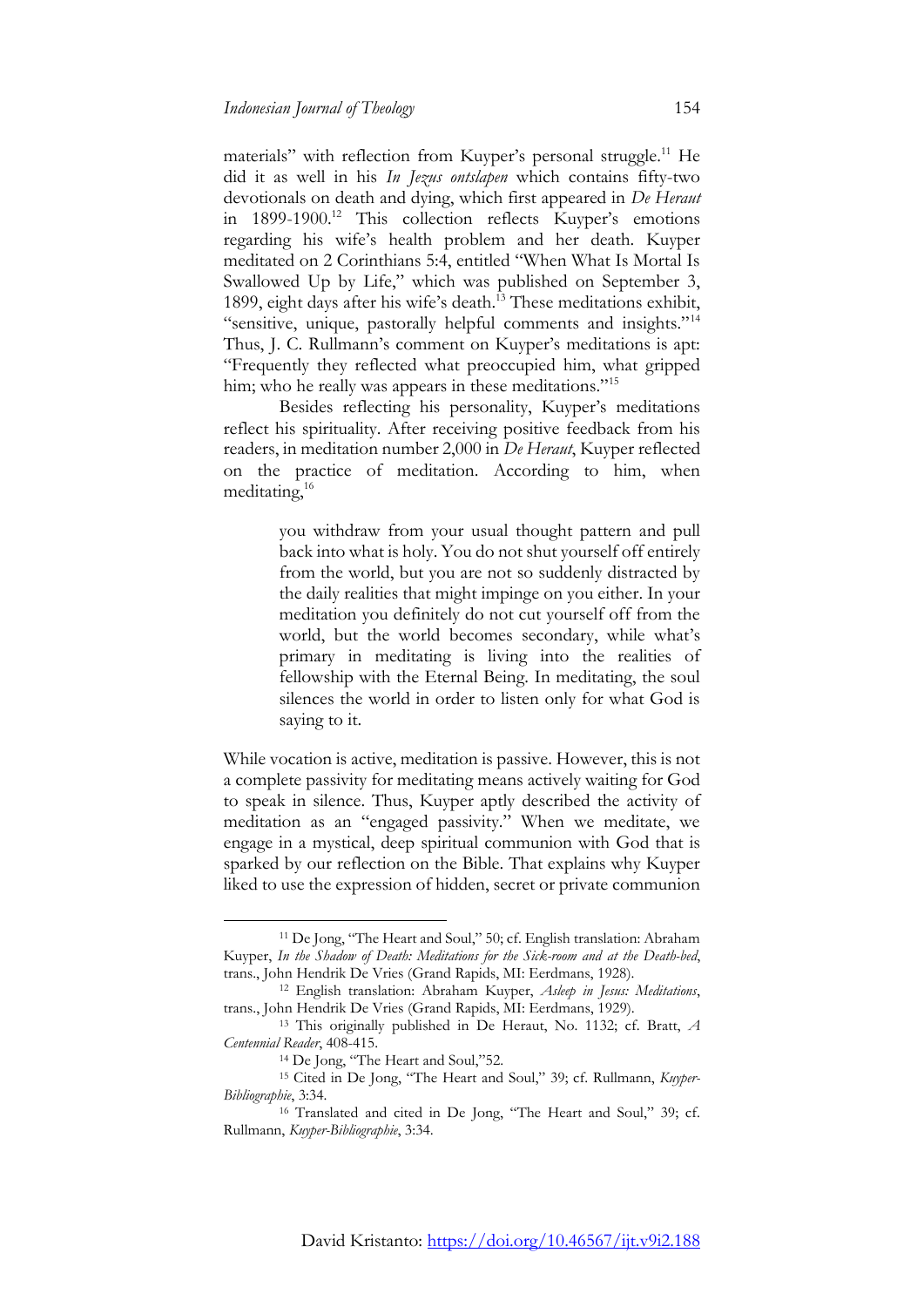(Dutch: *verborgen omgang*) to describe the discipline of meditation.<sup>17</sup> In sum, all of his meditations reflect both an intimate relationship with God and the man's own personal struggles.

Kuyper's *Honig uit den Rotssteen* (*Honey from the Rock*, 2 vols). is the first published collection of his meditations. Volume one was written from 1877 to 1880, and volume two first appeared in *De Heraut* between May 1879 and the middle of 1882. The title comes from Psalm 81:16 even though Kuyper never wrote any meditation on that verse.<sup>18</sup> The translation of this work to English has been done by De Jong.<sup>19</sup> However, among all collections of Kuyper's meditations, his *Nabij God te zijn* (*To Be Near unto God*) remains to be the most read and widely known materials in English, perhaps because it was written during Kuyper's most politically prominent years.<sup>20</sup> This contains two volumes, and these meditations were originally written for *De Heraut* while he served as prime minister of the Netherlands (1901-1905) and during his tour in the Mediterranean countries from 1905 to 1906. It first appeared as two volumes in 1908 and has been reprinted many times and circulated widely. It has been translated to English by three different publishers with almost the same translation, but Schaap's edition of the collection has significantly condensed it and provides a linguistically updated form.<sup>21</sup> That this collection continues to be reprinted over the decades points to how it still sparks interest among contemporary and emerging readers.

In his doctoral dissertation, Brant Himes elaborates on Kuyper's political situation that influenced him in writing *To Be Near unto God*. After Kuyper's Anti-Revolutionary Party (ARP) and the religious coalition won the 1901 elections, Queen Wilhelmina summoned Kuyper, the elected prime minister, to the palace charging him to form a cabinet. Kuyper had difficulty to secure talented colleagues who wanted to fill the posts. Alexander de Savornin Lohman declined his offer to be the ministry of Domestic Affairs as did Aeneas Mackay, the previous ARP prime minister. Theo Heemskerk, perhaps due to his brash personality, also refused the offer. Kuyper felt the slow progress of his politics; his lack of formal training in law made him rely on others, when working out the legal technicalities of his thoughts. Amid that "heat and pressure of leading the government," Kuyper began to retreat

<sup>&</sup>lt;sup>17</sup> De Jong, "The Heart and Soul," 40.

<sup>18</sup> Ibid., 49, 57.

<sup>19</sup> Abraham Kuyper, *Honey from the Rock: Daily Devotions from Young Kuyper*, trans., James A. De Jong (Bellingham: Lexham Press, 2018).

<sup>&</sup>lt;sup>20</sup> De Jong, "The Heart and Soul," 53.

<sup>21</sup> Abraham Kuyper, *To Be Near unto God,* trans., John Hendrik De Vries (1918, 1925; repr., Vancouver: Regent College Publications, 2005); condensed into modernized English by James C. Schaap (Grand Rapids: CRC Publications, 1997).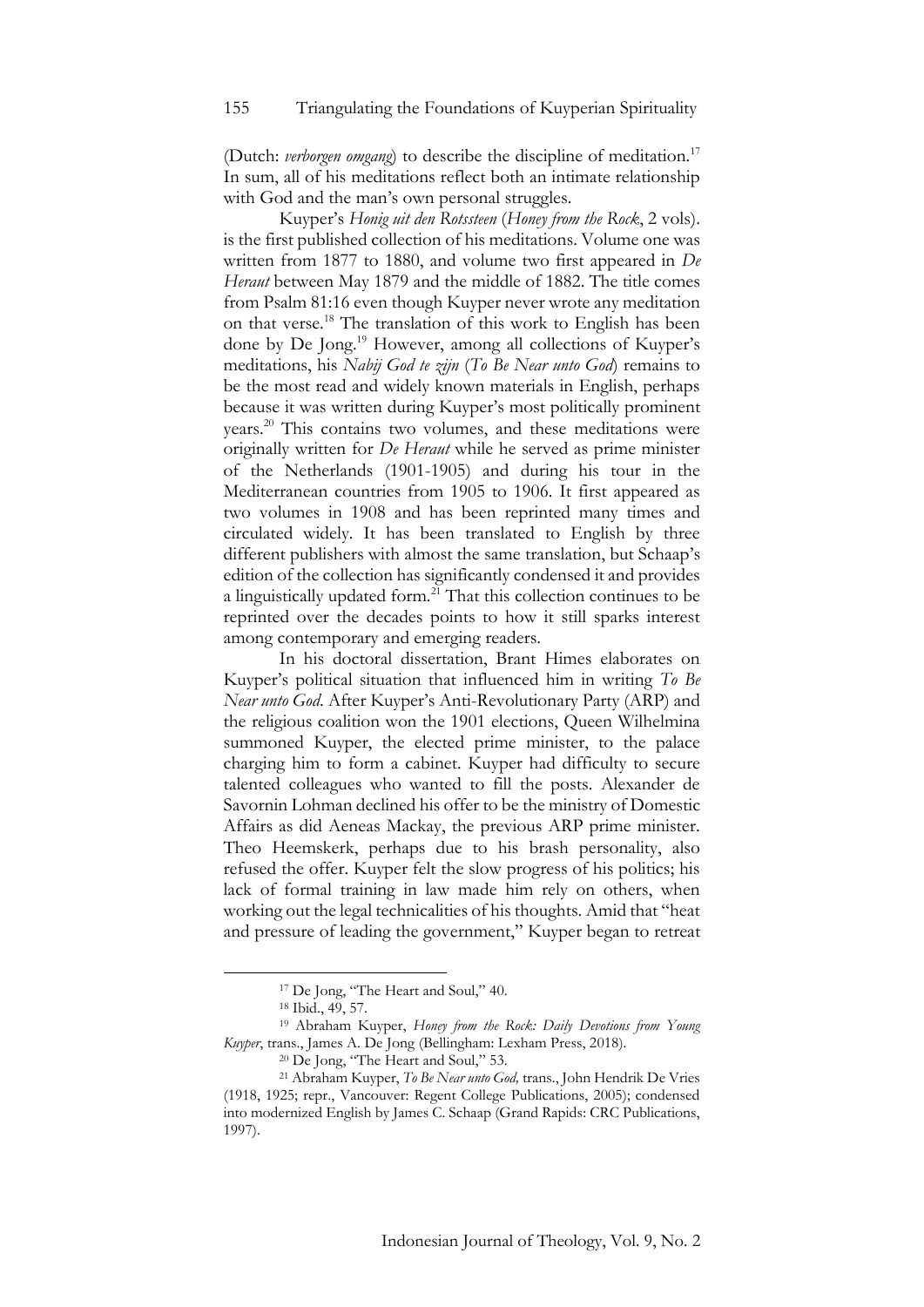into the mystical side of life. Thus, this meditative work shows Kuyper's personal struggle as the Prime Minister of the Netherlands and as a Christian who seeks God in meditation.<sup>22</sup> As Kuyper wrote:<sup>23</sup>

> The blessed peace, the hallowed rest, the childlike confidence which God's elect have always enjoyed, even in seasons of bitterest trial, is not the result of reasoning. It is not the effect of deliverance. It is solely and alone the sweet outcome of taking refuge in the secret place of the Most High, of abiding under the shadow of the Almighty, of knowing what it means, "To Be Near unto God," and of enjoying it.

This meditation reminds its readers that God's presence is protection from life's trials. Yet Himes asserts the importance to note that, "his hiding in the shadow of the Spirit's wings was not to be regarded as a retreat from the political situation. Rather, it was a spiritual foundation upon which Kuyper could find reassurance and take decisive political action."<sup>24</sup> Indeed, the engagement with social, political, scientific, educational, and philosophical issues that burned in Kuyper's day is almost completely absent from his meditations, however, such an absence should not be seen as advocating a permanent flight from the world. As Kuyper writes, "To meditate was to disengage from these preoccupations of daily life in order to commune with God. Meditation on Scripture and time spent in prayer was necessary to replenish the soul for reengagement with daily vocation."<sup>25</sup> Bartholomew sees that the spirituality Kuyper emphasizes in his meditations resonates with the spirituality found in Elizabeth O'Connor's *Journey Inward, Journey Outward*. <sup>26</sup> The journey out into the world is only sustained by the journey inward through deep engagement with Scripture and with oneself.<sup>27</sup>

Perhaps Kuyper's meditation for June 7, 1903, entitled "If Any Man Will Do His Will," could present a clearer picture of the relationship between disengagement and reengagement with the world in Kuyper's spirituality. Through that meditation, Kuyper tried to connect the "knowledge of God" with the "will of God."

<sup>22</sup> Brant Micah Himes, "For a Better Worldliness: The Theological Discipleship of Abraham Kuyper and Dietrich Bonhoeffer," Ph.D. dissertation (Vrije Universiteit Amsterdam, 2015), 131-132.

<sup>23</sup> Cited in ibid., 138; cf. Abraham Kuyper, *To Be Near unto God*, trans., J. H. De Vries (Grand Rapids, MI: Eerdmans Sevensma Publishers, 1918), 80.

<sup>&</sup>lt;sup>24</sup> Himes, "For a Better Worldliness," 138.

<sup>25</sup> De Jong, "The Heart and Soul," 57.

<sup>26</sup> Elizabeth O'Connor, *Journey Inward, Journey Outward* (New York: Harper & Row, 1968).

<sup>27</sup> Bartholomew, *Contours of the Kuyperian Tradition*, 316-317.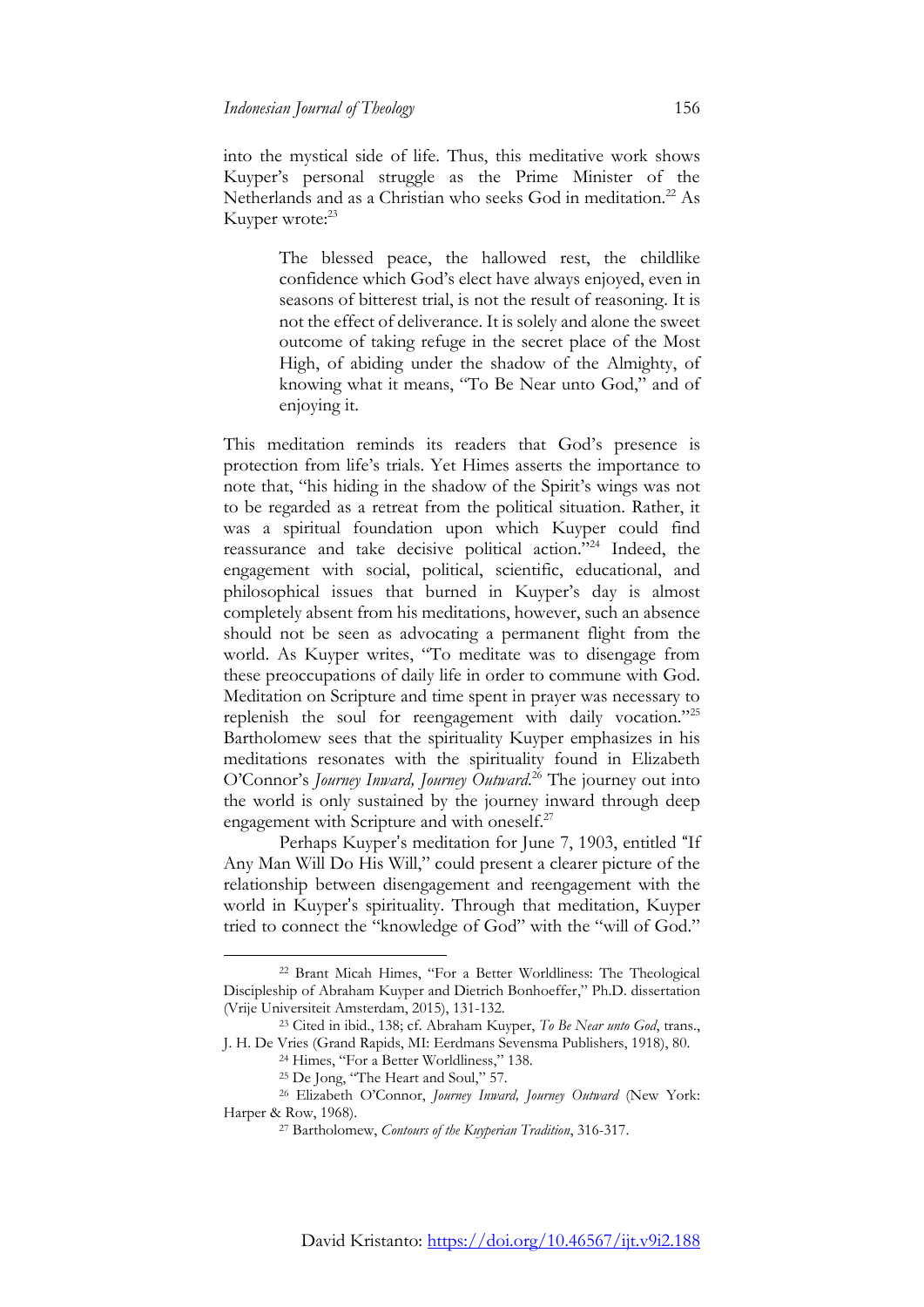### 157 Triangulating the Foundations of Kuyperian Spirituality

He wrote to his readers that Christian life is not just about knowing but also about obedience to God's specific call. Kuyper wrote: "God becomes known to us by studious thought, by play of the imagination, by inner experience and in other ways. But it cannot be denied that he also becomes known to us by the will."<sup>28</sup> That is why mere contemplation without action would not make a person a good Christian. Himes aptly concludes Kuyper's *To Be Near unto God* as: "A matter of spiritual meditation for the purpose and ability of Christian action; and, in this dynamic of being with God and acting in obedience to God, the disciple treasured the intimate peace and presence of the knowledge of God."<sup>29</sup>

#### **Palingenesis**

Kuyper's notion of palingenesis significantly shapes spirituality in the Kuyperian tradition. Palingenesis bridges the private and public implications of the Christian faith, or to recall Bartholomew's words, it could hold together "deep christocentric spirituality" with "cultural engagement."<sup>30</sup> To understand the significance of palingenesis to the formation of Kuyper's spirituality, we will attempt to look closer at the original context of palingenesis and his personal experience of palingenesis, which is the story of his conversion to Calvinism.

According to Kuipers, the concept of palingenesis is first introduced by Kuyper in his *The Blurring of the Boundaries*, <sup>31</sup> a speech by Kuyper addressing the change of rectorship at the Vrije Universiteit Amsterdam on October 20, 1892. It was common at that time for such ceremonies to include a speech by the outgoing rector concerning issues about the institution, major questions in their discipline, or general public concerns. Kuyper used that chance to address the rise of pantheism in nineteenth-century European culture. He was firm in his position to halt the antithesis and to totally avoid the synthesis toward pantheism. He insisted that palingenesis should be the antithesis of pantheism.<sup>32</sup> Pantheism had blurred the boundaries, first, the boundary between God and the world, and consequently, all other boundaries.<sup>33</sup> As a response to that, he called his hearers to live out a life-sphere under the foundation of palingenesis. He deliberately drew that term from the Greek word *palingenesia*. That word simply means rebirth or regeneration, and in the Scripture, it refers to both personal rebirth (Tit. 3:5) and the rebirth of all creation, as fulfilled in the

<sup>28</sup> Cited in Himes, "For a Better Worldliness,"139-140; cf. Kuyper, *To Be Near unto God*, 148.

<sup>29</sup> Himes, "For a Better Worldliness," 143.

<sup>30</sup> Bartholomew, *Contours of the Kuyperian Tradition*, 318.

<sup>31</sup> Kuipers, *Abraham Kuyper*, 233.

<sup>32</sup> Bratt, *A Centennial Reader,* 363-364.

<sup>33</sup> Bartholomew, *Contours of the Kuyperian Tradition*, 24.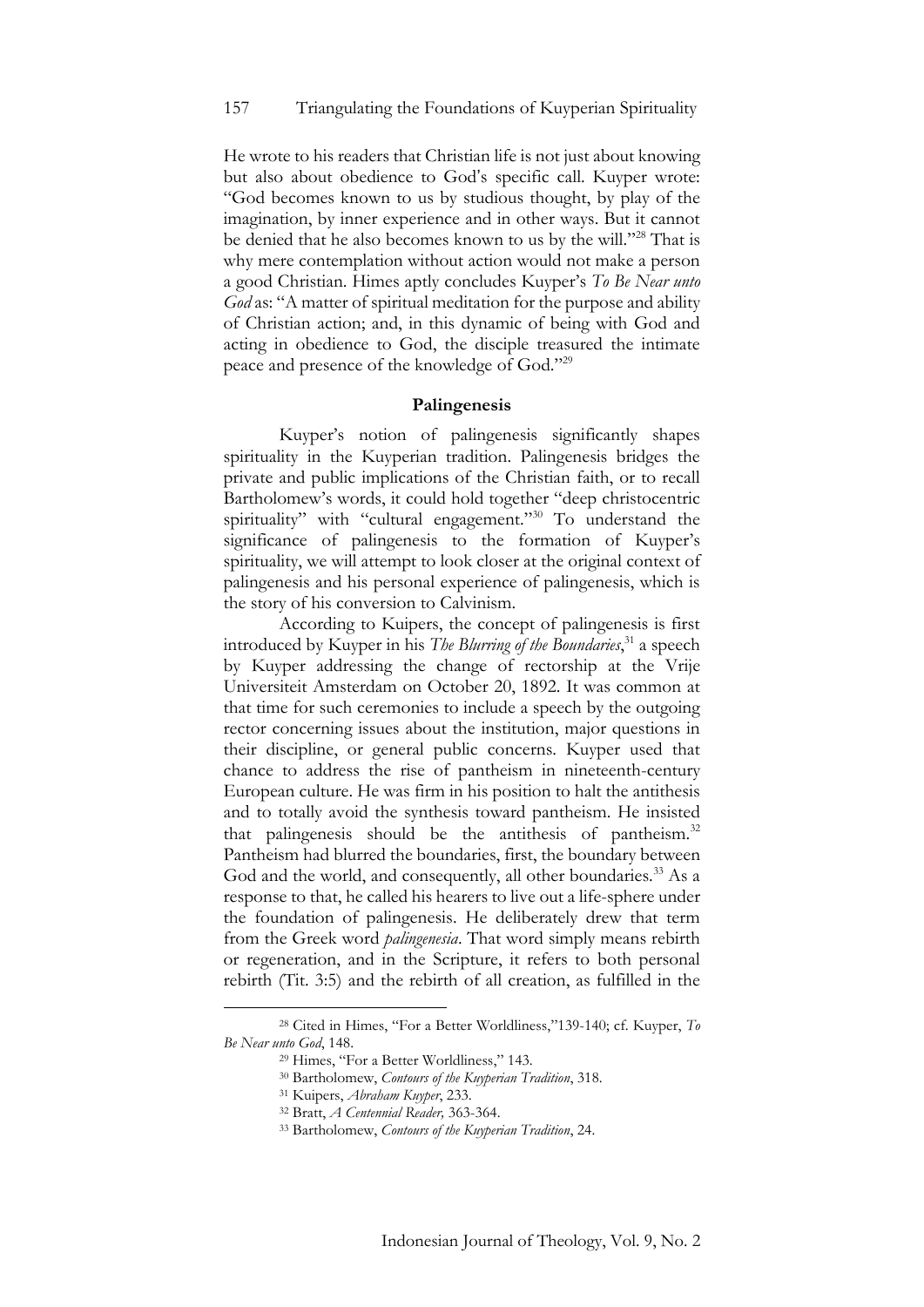new heaven and new earth (Matt. 19:28). Because sin has spoiled the will, misdirects people's minds, and also darkens their intellect, only those who are regenerated would be able to live out a worldview capable of standing against pantheism.<sup>34</sup>

Kuyper's proposal was for his hearers to follow the example of Abraham's calling and how Christ called the twelve disciples apart to accompany his public ministry. For Kuyper, those who have faith should begin to draw a boundary among believers, so that they could grow in maturity and get ready for the struggle to come.<sup>35</sup> Here, Kuyper's position also reflects a spirituality that has the motif of the journey inward and journey outward, for he proposed not a permanent separation, but a temporary separation to reengage. In Bartholomew's words, "This is withdrawal for mission, not withdrawal for the sake of withdrawal."<sup>36</sup> To summarize, a life defined by palingenesis entails the renewal of a believer's life, first and foremost; yet palingenesis does not end there. Together, believers become a renewed people of God who seek to renew the world through Christian mission.

Secondly, it is crucial to see how the notion of palingenesis is closely related to his own conversion experience. He did not arrive at that notion through mere theological abstraction, but he experienced it through the change of his own heart.<sup>37</sup> Perhaps what he experienced in the village of Beesd is the main factor that shaped his understanding of the notion. While he pastored there, he met Pietje Baltus. And around fifty years after that meeting, he published a tribute for her death in *De Standaard* (March 30, 1914), where he explained how he was captured by her decisiveness. At first, Baltus did not want to meet Kuyper nor hear him preach. She refused to attend the church in Beesd as she refused to receive halfbaked preachers to her house. The reason was that Kuyper was leaning toward the ethical wing of the church which tended to be anti-Reformed,<sup>38</sup> while she insisted on the full confession of the faith as possessed by the martyrs. Yet the meeting that changed Kuyper's conviction eventually happened. Through that meeting, Kuyper grasped the power of the absolute that lived in this woman and broke with all of his half-heartedness. The effect of that meeting was so significant as he concluded: "One child of God,

<sup>34</sup> Bratt, *A Centennial Reader,* 398.

<sup>35</sup> Bartholomew, *Contours of the Kuyperian Tradition*, 26.

<sup>36</sup> Ibid., 27.

<sup>&</sup>lt;sup>37</sup> The discussion on Kuyper's conversion and how it relates to his notion of palingenesis could be found in Ibid., 13-34.

<sup>&</sup>lt;sup>38</sup> The emerging Ethical school in Dutch Reformed theology tried to pose a moderate alternative between the reductions done by the Modernist and the strict Confessionalism. The label reflects their emphasis of the existential decisions of believers' conscience to the Christian message. The Ethical theologians give Christian experience priority over doctrine. Bratt, *Modern Calvinist*, 45-46.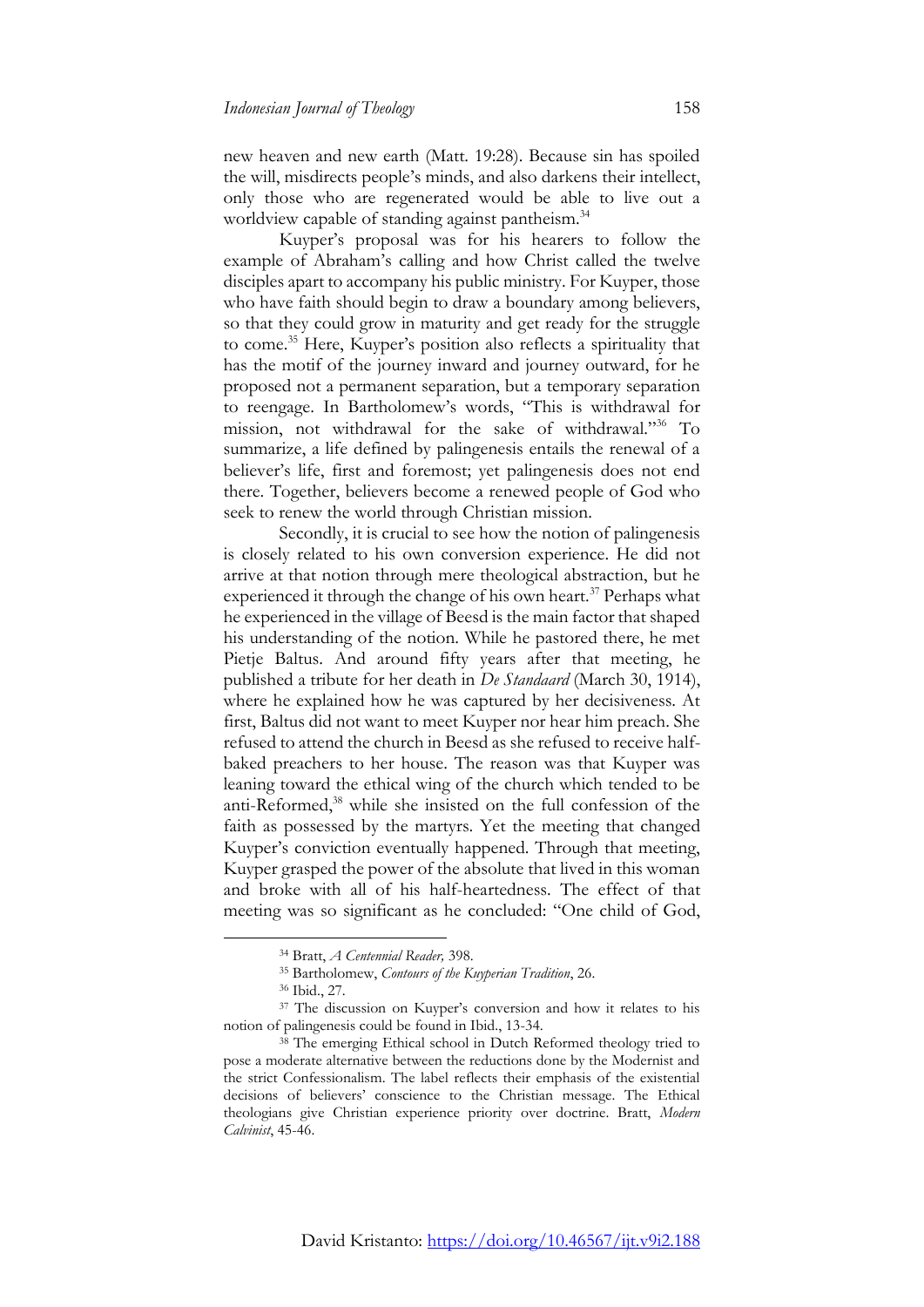however insignificant by the world's standards, can be like the morning star, again bringing radiance into the night of the church's life."<sup>39</sup> That experience led Kuyper to be closer to the Canons of Dordt and John Calvin. This experience corresponds to Kuyper's understanding of the inner rebirth or palingenesis that does not refer to a mere emotional experience of the heart but includes a change in one's worldview. According to Jeremy Ive, "It is a religious re-orientation of humanity in a cosmic context."<sup>40</sup> In his teaching on regeneration, Kuyper equates the implanted "faithfaculty" by God in the regenerated person with the "new principle of life."<sup>41</sup> And for Kuyper personally, that religious re-orientation or the new life principle refers to Calvinism. As he said, "In Calvinism my heart has found rest."<sup>42</sup> However, it is important to note why Kuyper's Calvinism is called neo-Calvinism. The main reason is that he did not attempt to merely imitate Calvinism of the past. He used Calvinism as a foundation to build the worldview that might be relevant to modern life, thus, able to answer the demands of the future.<sup>43</sup> As Jacob Klapwijk writes:<sup>44</sup>

> Thus by "Calvinism" Kuyper means to express not just a theological position, a confessional stance or a special type of ecclesiastical polity, but a dynamic vision that already in the days of the Reformation brought about all kinds of transformations in society, first of all in Calvin's Geneva and subsequently also among the Huguenots in France, the Reformed in Holland, and the Puritans and Presbyterians in England and Scotland. It is a view that the Pilgrim Fathers took to the New World and that led, even there, to political, cultural, and societal renewals.

Kuyper did not mean to be different from Calvin in principle, yet his emphasis lies on the impact that Calvinism brings to societal transformation, especially to the modern society of his time. Neo-Calvinists express the sentiments that the majesty of God is

<sup>39</sup> Bratt, *A Centennial Reader,* 58-59.

<sup>40</sup> Jeremy Ive, "A Critically Comparative Kuyperian Analysis and a Trinitarian, 'Perichoretic' Reconstruction of the Reformational Philosophies of Dirk H. Th. Vollenhoven and Herman Dooyeweerd," Ph.D. dissertation (King's College, 2012), 15-16.

<sup>41</sup> Abraham Kuyper, *Concise Works of the Holy Spirit* (Chattanooga, TN: AMG Publishers: 2009), 311.

<sup>42</sup> Abraham Kuyper, *Lectures on Calvinism* (Grand Rapids, MI: Eerdmans, 1931), 12.

<sup>43</sup> Ibid., 11-12.

<sup>44</sup> Jacob Klapwijk, "Abraham Kuyper on Science, Theology and University," *Philosophia Reformata*, Vol. 78, No. 1 (2013), 19.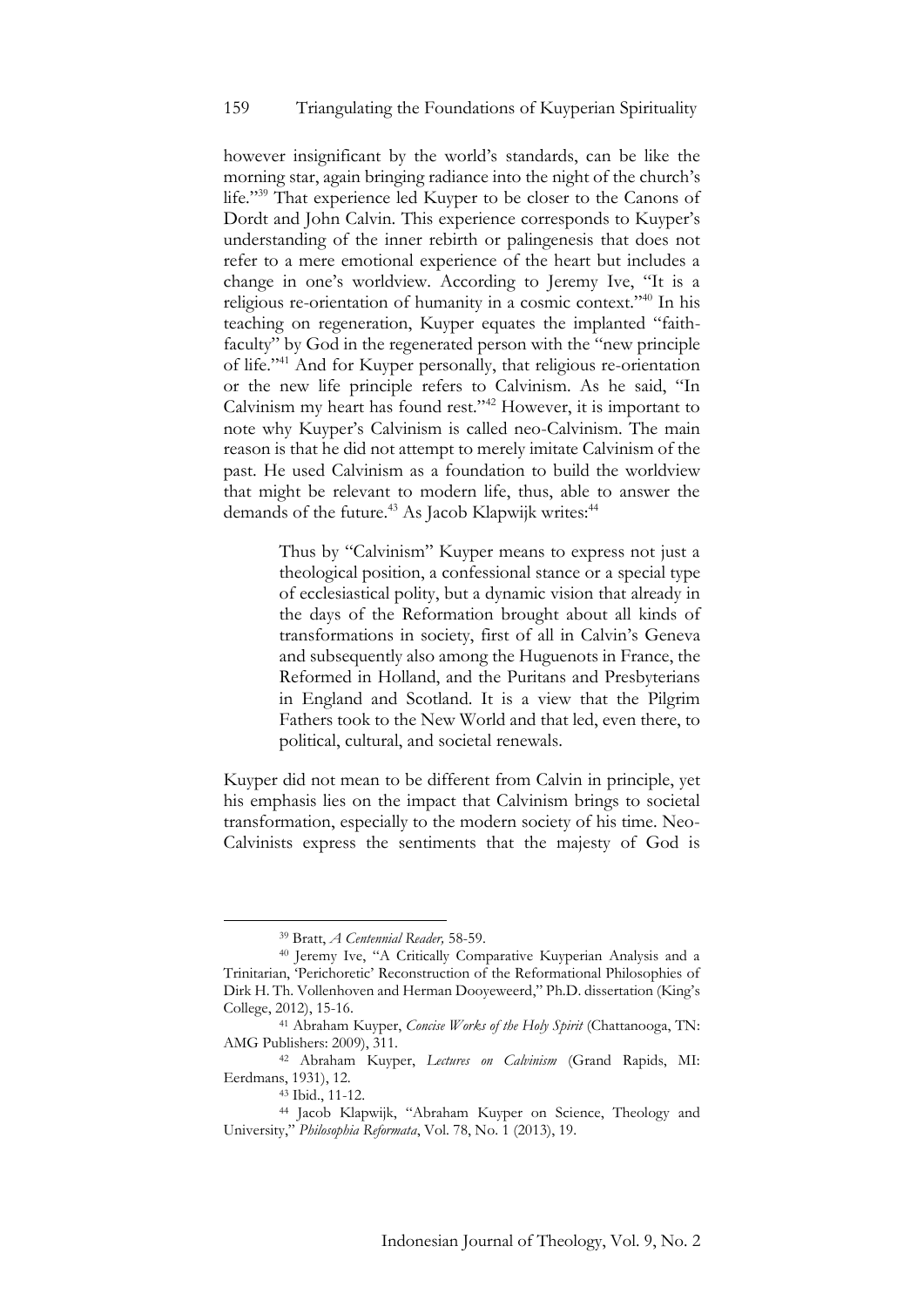expanding to all creation, for nothing is outside his glory.<sup>45</sup> As Herman Bavinck writes in the spirit of palingenesis: "The rebirth by water and Spirit finds its completion in the rebirth of all things (Matt. 19:28). Spiritual redemption from sin is only fully completed in bodily redemption at the end of time. Christ is a complete savior."<sup>46</sup> Thus, Kuyper's notion of palingenesis reflects a spirituality with balanced emphases on the journey inward and the journey outward. While his call to halt the antithesis against pantheism and his personal conversion experience show how his spirituality starts with the journey inward, the neo-Calvinistic movement that he started to seek societal transformation reflects the journey out into the world.

### **Kuyper's Ecclesiology**

In overview, Kuyper's ecclesiology distinguishes the Church as institution, as organism, and as visible organism. His ecclesiology plays an important role in his life, considering his first and last work before his death is about the Church. While palingenesis may be considered the key to the Kuyperian tradition as a whole, it is the concept of ecclesiology that functions as the core of Kuyper's theology. And his conception of the Church as organism plays a very important role in understanding his ecclesiology.<sup>47</sup> It is unfortunate that Daniel Strange views Kuyper's understanding of the Church as organism, "was increasingly given prominence at the expense of the institute."<sup>48</sup> Strange correctly outlines that Kuyper's primary expositions regarding the institute/organism distinction are found in his *Rooted and Grounded*  (1870) and in his *De Gemeene Gratie* (Common Grace), a series published in *De Heraut* in 1902-4*.* <sup>49</sup> However, Strange does not look into the earlier Kuyper who strongly expresses his high view of the institutional Church. Kuyper's understanding of the Church as mother that nurtures the spirituality of the believers lies within that

<sup>45</sup> Bruce Gordon, *John Calvin's Institutes of the Christian Religion: A Biography* (Princeton, NJ: Princeton University Press, 2016), 128.

<sup>46</sup> Herman Bavinck, *Reformed Dogmatics*, ed., John Bolt, trans., John Vriend (Grand Rapids, MI: Baker Academic, 2003-2008), 4:694.

<sup>47</sup> Henry Zwaanstra, "Abraham Kuyper's Conception of the Church," *Calvin Theological Journal*, Vol. 9, No. 2 (1974): 149-150. In Kuyper's earlier thought, the church as organism refers to the invisible church, that is, the organic unity between all the elect through the work of the Holy Spirit with Christ as the head of the church. Kuyper later developed the notion of the church as visible organism–a point that will be elaborated below. See Zwaanstra, "Abraham Kuyper's Conception of the Church," 150.

<sup>48</sup> Daniel Strange, "Rooted and Grounded? The Legitimacy of Abraham Kuyper's Distinction between Church as Institute and Church as Organism and Its Usefulness in Constructing an Evangelical Public Theology," *Themelios*, Vol. 40, No. 3 (2015): 431.

<sup>&</sup>lt;sup>49</sup> Ibid., 431.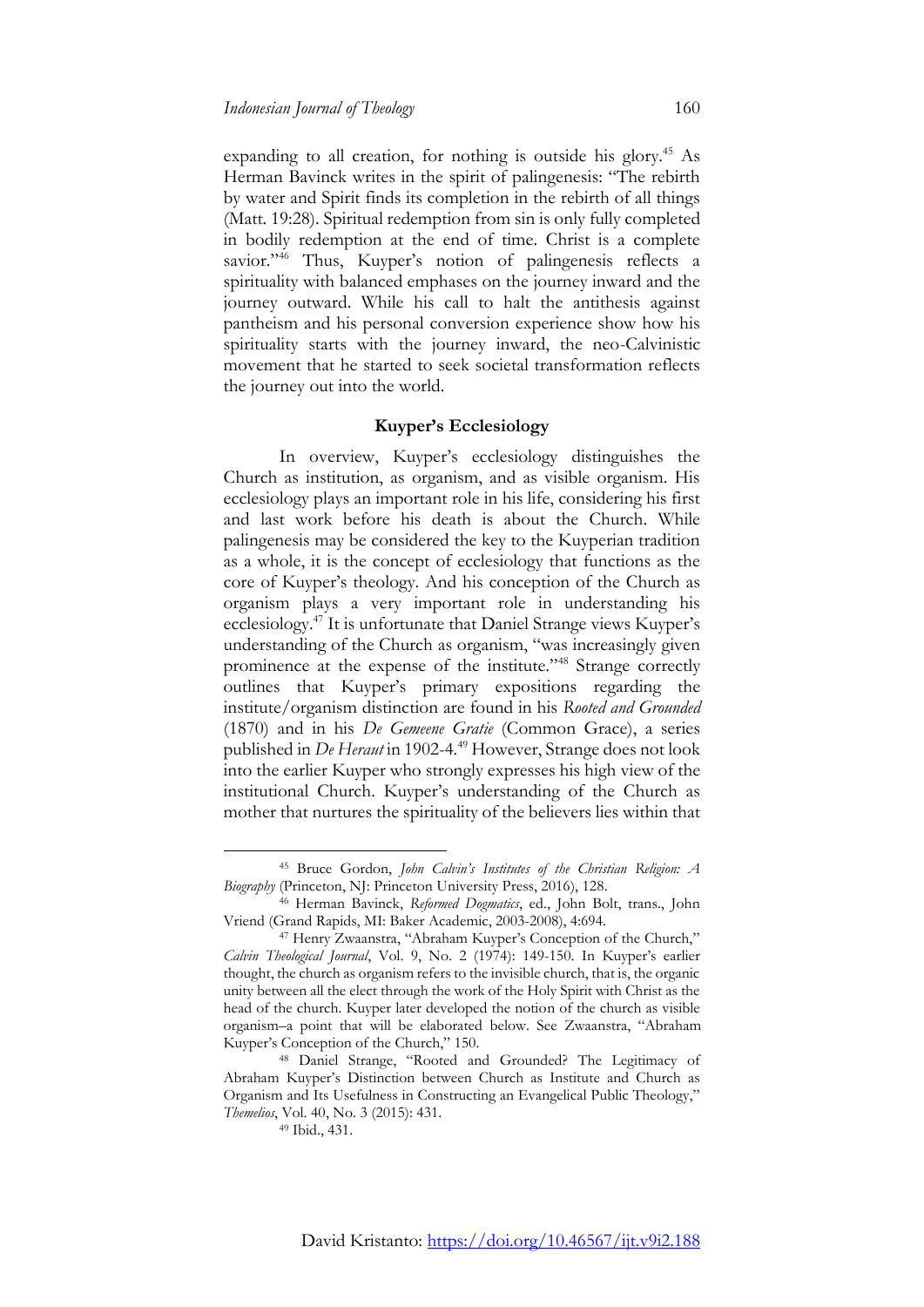period. And from that time on, the whole development of Kuyper's ecclesiology shows how he eagerly fought for the spiritual purity of the institutional Church. I will start by briefly tracing the development of Kuyper's ecclesiology, and then attempt to see the relationship between his ecclesiology and spirituality.

Before writing *Rooted and Grounded* (1870), Kuyper as a young theological student and a pastor wrestled with the question regarding the nature of the Church.<sup>50</sup> At first, he accepted Dutch modernists' position which followed Richard Rothe's position, that the Church has "outlived its usefulness." Then as a graduate student, his *Commentatio* (1860) compared the ecclesiology of John Calvin and the Polish reformer John á Lasco. The result was that Kuyper accepted the Church as an organic society, not as institution. Institutional form of the church may remain only under suspicion. The Church is merely the society of Christians who gather, and Calvin was wrong to ascribe a "magical" power to the sacraments.<sup>51</sup>

Later on, his view concerning the institutional church had significantly changed. One of the most noticeable experiences that affected him was the rediscovery of Calvin's teaching while he pastored at Beesd. Kuyper believed that Calvinistic teaching could survive even at a small village like Beesd because Calvin had established a church which through its firm organization, had brought blessing and peace to the people in all European nations and over the sea, in both cities and villages, even to the poor and those accounted as nothing. Kuyper rediscovered a beautiful image of the Church as mother of the believers from Calvin. It filled him with passion for the reformation of the Church of his time, so she could really be a mother;<sup>52</sup> whose womb bears us, whose breast

<sup>50</sup> The Netherlands Reformed Church (*Nederlandse Hervormde Kerk*, hereafter abbreviated as NHK) was considered as the national church or *volkskerk* on that time. It is not a state church since it was not the only church sanctioned by the state; Roman Catholic Church, Lutheran, and Remonstrant churches were tolerated and even received some state support. However, the NHK was considered as the national church for it was combined under a single administrative unit under national synod by King William I in 1816, and its worship was overseen by the governmental department of public worship. State universities were authorized to conduct theological education for the prospective ministers in the national church. And all of its pastors, including Abraham Kuyper, were often paid by the state. And due to the close relationship between the NHK to the state, "A break with the national Church was a matter of national security, especially after the separation of Belgium, with its Roman Catholic majority, from the Dutch federation." John Halsey Wood Jr., "Going Dutch in the Modern Age: Abraham Kuyper's Struggle for a Free Church in the Nineteenth-Century Netherlands," *The Journal of Ecclesiastical History*, Vol. 64, No.3 (2013): 517-518.

<sup>&</sup>lt;sup>51</sup> Wood, "Going Dutch in the Modern Age," 518-519.

<sup>52</sup> Zwaanstra, "Abraham Kuyper's Conception of the Church," 164, see also 164 fn. 41.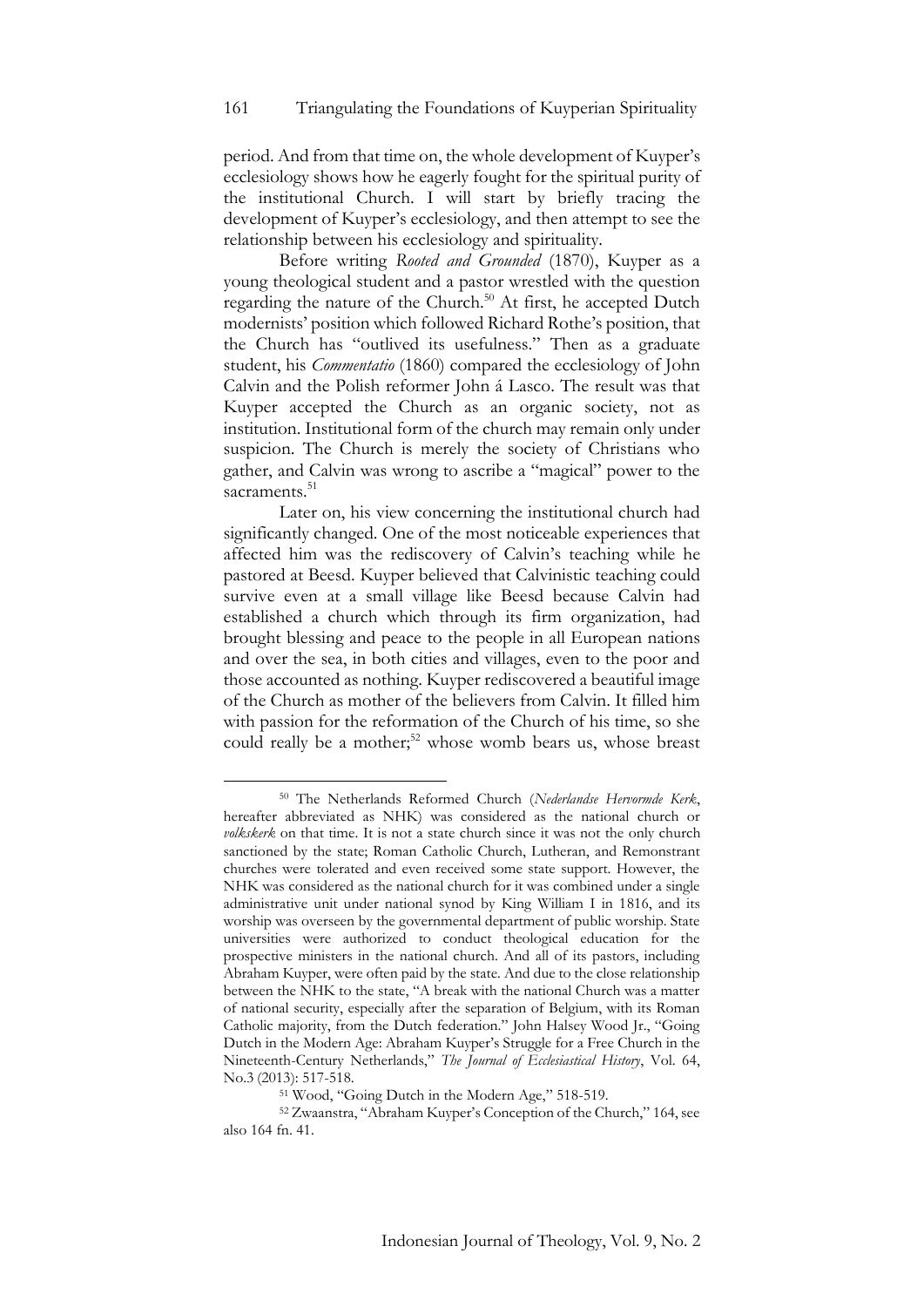nourishes us, and whose tender care leads us toward the endpoint of our faith.<sup>53</sup> The Church is not just a gathered society but a divinely ordained institution commissioned to bless and nurture the spirituality of her members.

The Church is both "mother of believers" and a "divine institution." The Church is a means of grace that has a hidden side, Christ's mystical body that is inseparable from its visible form. One could only come into contact with the mystical body through this visible church. This mystical communion with God reveals more than just the efficacy of grace in the life of an *individual* Christian, because Kuyper believed that God's grace operates through the institutional nature of a visible, *communitarian* church. His high view on the institutional church made him take up the question regarding the Church's nature with such fervor when his contemporaries regarded it as a mere administrative issue. For Kuyper, the Church-question was about nothing less than God's honor and the salvation of the souls.<sup>54</sup>

Kuyper saw the spiritual lethargy of the NHK, and so as an attempt to reform the spiritual purity of the national church, he proposed his Free Church ecclesiology.<sup>55</sup> This concept shows his concern for the spiritual vitality of the Church members with his new commitment to the institutional Church, by offering the formulation of the Church as organism and institution. This borrows from Paul's metaphor of the Church as "rooted" and "grounded" in love (Eph. 3:17). "Rooted" describes the inner, spiritual, and organic aspect of the Church, which requires freedom, while "grounded" describes the external and institutional forms of the Church. Kuyper's own metaphor regarded the Church as a river. The organism could no more be the Church without the institution just like a river could not be a river without the banks that formed all its rushing water.<sup>56</sup> When the Bible uses images such as the temple or a house or a "pillar and buttress" to refer to the

<sup>53</sup> Wood, "Going Dutch in the Modern Age," 520; cf. Bratt, *A Centennial Reader*, 60; and John Calvin, *Institutes of the Christian Religion*, ed., John T. McNeill, trans., Ford Lewis Battles (Louisville, KY: Westminster John Knox Press, 2011), 4.1.4: 1016.

<sup>54</sup> Wood, "Going Dutch in the Modern Age," 521.

<sup>55</sup> Simply understood, "The Free Church severed the Church's link with the state, the nation, hierarchy and, finally, with grace …. They held to the Reformed Free Church out of conviction rather than convention. The divine was no longer located in the institution but strictly in the believers themselves." Wood, "Going Dutch in the Modern Age," 531-532. Readers should be aware to not simply equate Kuyper's Free Church with independent, Free Churches in other parts of the world. While the term "Free Church" could simply point to a more congregationalist polity (*inter alia*), the Free Church in Kuyper's thought stands in clear opposition to the national church. In other words, whereas in other contexts the opposition might be against synodical hierarchy, Kuyper's Free Church stands primarily in opposition to the political control of the state.

<sup>56</sup> Wood, "Going Dutch in the Modern Age," 520.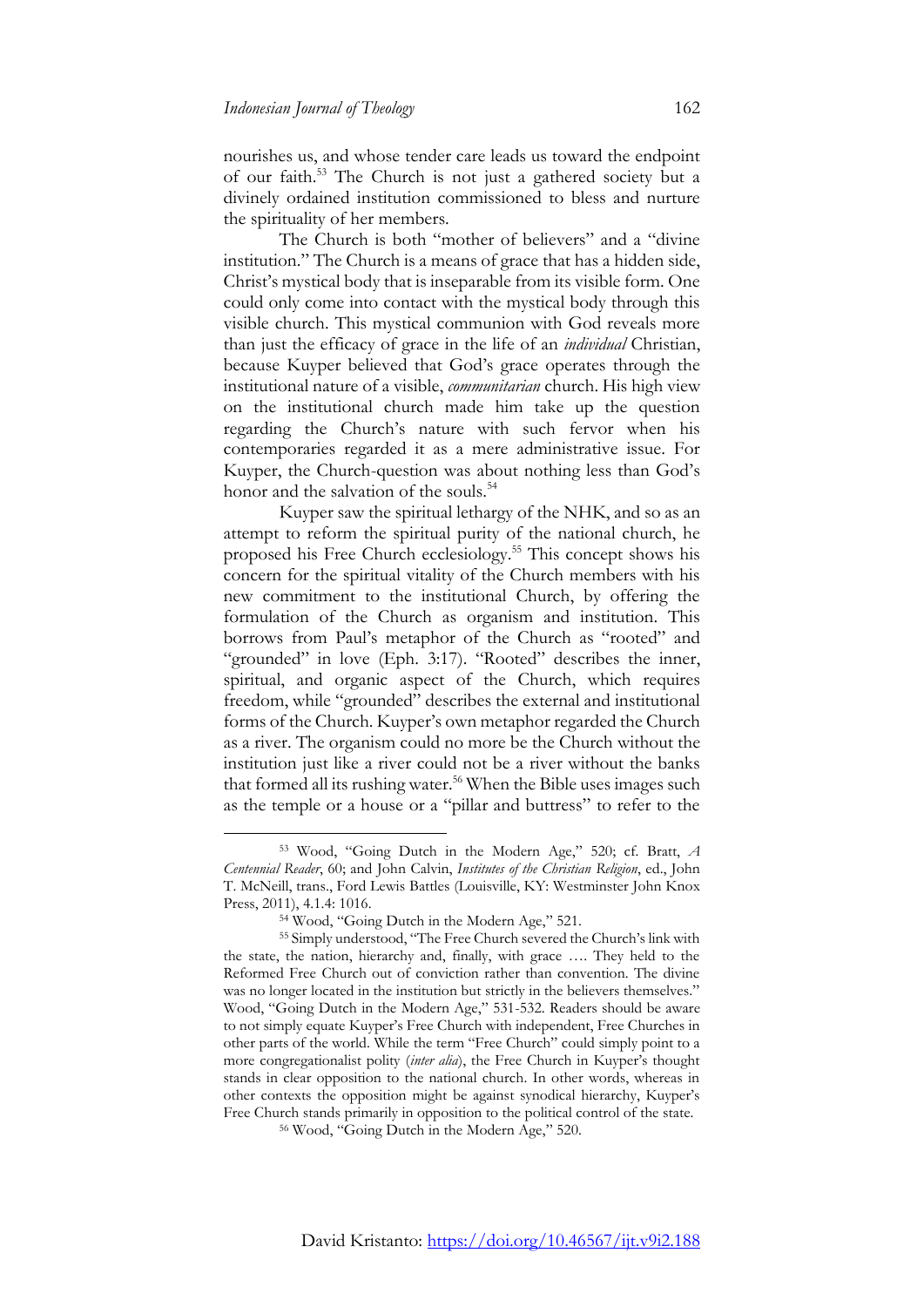church, it is talking about the "grounded" institutional church.<sup>57</sup> And it uses organic imageries such as mustard seed, vine branches, yeast, and the body of Christ to talk about the Church as organism.<sup>58</sup>

For Kuyper, the Church should be free from government interference, for the church institute was the organization of a divinely created organism.<sup>59</sup> That understanding made him nationally infamous, especially after he argued in his *What Should We Do?* (1867), that laypeople should be allowed to vote for their own church officers which were usually selected by the board of elders and deacons. Kuyper's doctrine of organism supported a democratic polity, for the Spirit who indwelled the organism empowered them to select their own leaders. Kuyper did not stop there; he regarded the national church (*volkskerk*) or the State Church as the chief failure of the Reformation. While Calvin still permitted the connection between the Church and State under separate institutions, Kuyper rejected all such connections. He wanted to abolish Article 36 of the Belgic Confession, which describes the magistrate's task to protect the sacred ministry by preventing idolatry and false worship. He also deemed the synod of the national church as the creation of King William I, thus, it was an imposition to the Church made by the state. In exchange for that, he proposed a system of independent local congregations. Kuyper also argued that the state's ongoing subsidies had caused laziness and lethargy among the pews.<sup>60</sup>

The conflict between Kuyper with the national church eventually culminated in his deposition in 1886. In January 1887, Kuyper convened a national church conference in Amsterdam to

<sup>57</sup> Quoted in Matthew Banks, "An Analysis of Abraham Kuyper's Distinction between the Church as Institute and the Church as Organism," Th.M. thesis (Oak Hill College, 2013), 25; cf. Abraham Kuyper, *Rooted and Grounded*, trans., Nelson D. Kloosterman (Grand Rapids, MI: Christian's Library Press, 2013), 14-15.

<sup>58</sup> Banks, "An Analysis of Abraham Kuyper's Distinction between the Church as Institute and the Church as Organism," 27.

<sup>59</sup> Zwaanstra, "Abraham Kuyper's Conception of the Church," 173- 174.

<sup>60</sup> Wood, "Going Dutch in the Modern Age," 522-523; this position should not be seen as promoting a two-kingdoms theology. Theologian David VanDrunen, a proponent of a two-kingdom perspective, suggests that there are similarities to two-kingdoms thought, namely in how Kuyper separated church and state as respectively sovereign spheres as well as how he aligned the church with *special* grace and the state with *common* grace. However, Kuyper's emphasis that the two graces belong to one kingdom of God–by which means should any holistic societal transformation be achieved—comprises the main difference between Kuyper's position and a two-kingdoms doctrine. See David VanDrunen, "Two Kingdoms and Reformed Christianity: Why Recovering an Old Paradigm is Historically Sound, Biblically Grounded, and Practically Useful," *Pro Rege*, Vol. 40, No. 3 (2012): 34.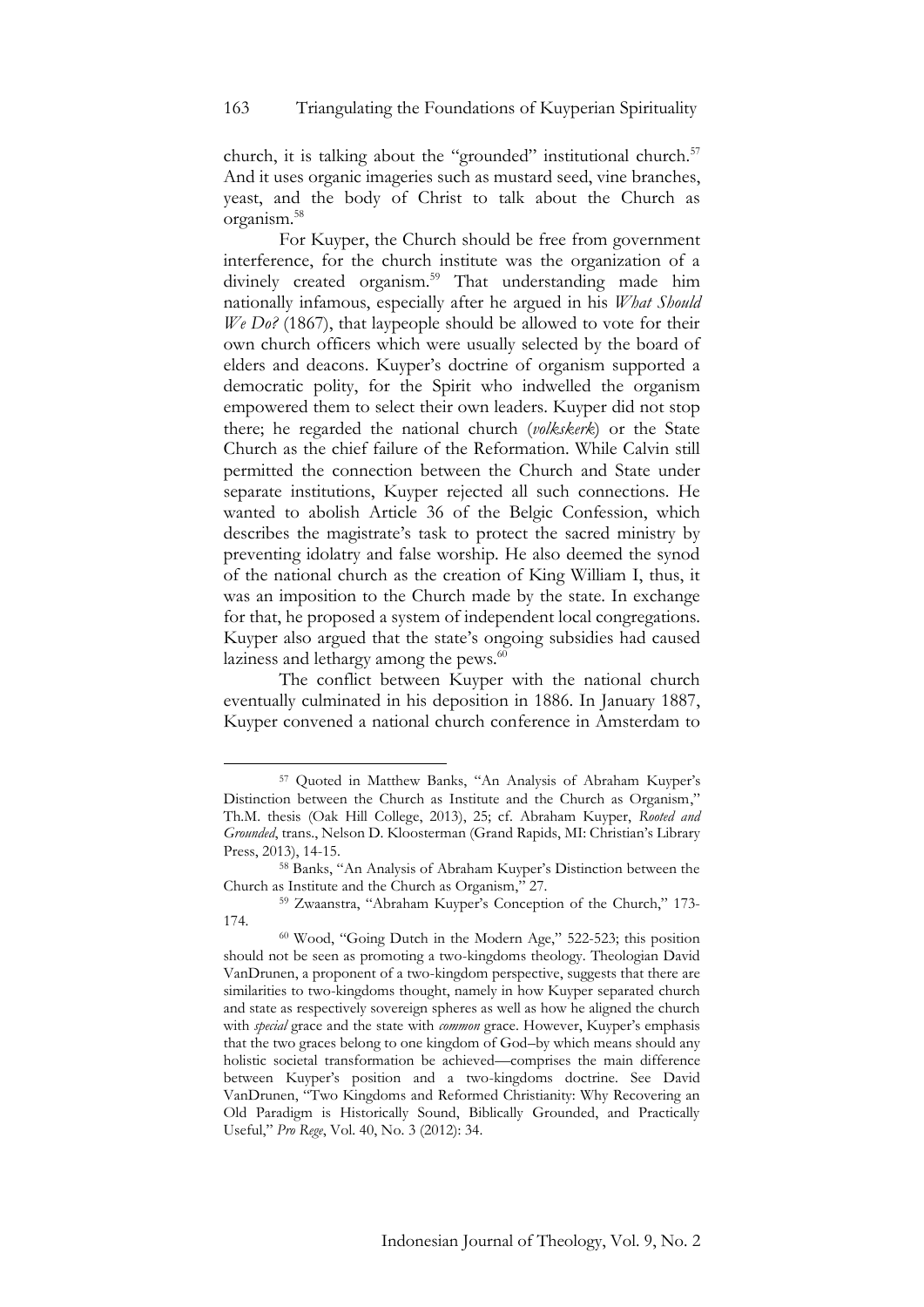inaugurate a new denomination where all delegates had to agree in writing that "throwing off the yoke of Synodical Hierarchy was a duty for every person who would honor the kingship of Jesus in His Church."<sup>61</sup> However, Kuyper's attempt was not so successful, since barely 150 out of the total 1,350 congregations of the national church followed the *Doleantie*. 62

In 1896, when Kuyper was almost sixty years old, his young break-away church had just joined with the Christian Reformed Church (*Christelijke Gereformeerde Kerk*), another confessional Reformed Church that had seceded from the national church some decades earlier. Altogether, their combined forces were still a minority to the Dutch society. By that time, he might have solved the problem with the national church through his Free Church, yet he faced a new problem. John Halsey Wood explains how Kuyper solved the problem by making the public church private, whereas his new problem at the time was how to make the private church public.<sup>63</sup> While Churches such as the New Church in Amsterdam could immediately be a concrete and visible symbol of the public presence of the Church, Kuyper's Free Church model made it privatized and circumscribed. That position required him to explain how Christianity could be public, while the Church was not.<sup>64</sup> Therefore, as an attempt to answer that question, he developed the doctrine of the Church as visible organism which refers to individual Christians who live in the broader society.

While the national Church maintained a direct public role for the institutional Church, Kuyper's institutional Church had a narrow religious role. According to Kuyper, the visible organic Church had the responsibility to engage in various spheres of life such as politics, education, commerce, etc. In practice, this public work took shape in myriad para-church organizations that Kuyper had established.<sup>65</sup> The institutional church was to remain within its own sphere and was to be increasingly seen as solely an institute for the ministry of the word, whereas the battle outside the sphere of the Church should not be fought by the institutional church, but through the visible organic Church.<sup>66</sup>

Kuyper's main intention was not to diminish the power of the institutional Church, instead, he was mainly attempting to answer the question of how the Church could be influential to the

<sup>61</sup> Bratt, *Modern Calvinist*, 160-161.

<sup>62</sup> Ibid., 162. Kuyper labeled such a church conflict as the *Doleantie*, refers to how the true believers are grieving for the usurpation of their mother church by illegitimate forces; Ibid., 150.

<sup>&</sup>lt;sup>63</sup> Wood, "Going Dutch in the Modern Age," 524, 527.

<sup>64</sup> Ibid., 528.

<sup>65</sup> Ibid., 529.

<sup>66</sup> Banks, "An Analysis of Abraham Kuyper's Distinction between the Church as Institute and the Church as Organism," 29; cf. Zwaanstra, "Abraham Kuyper's Conception of the Church," 178.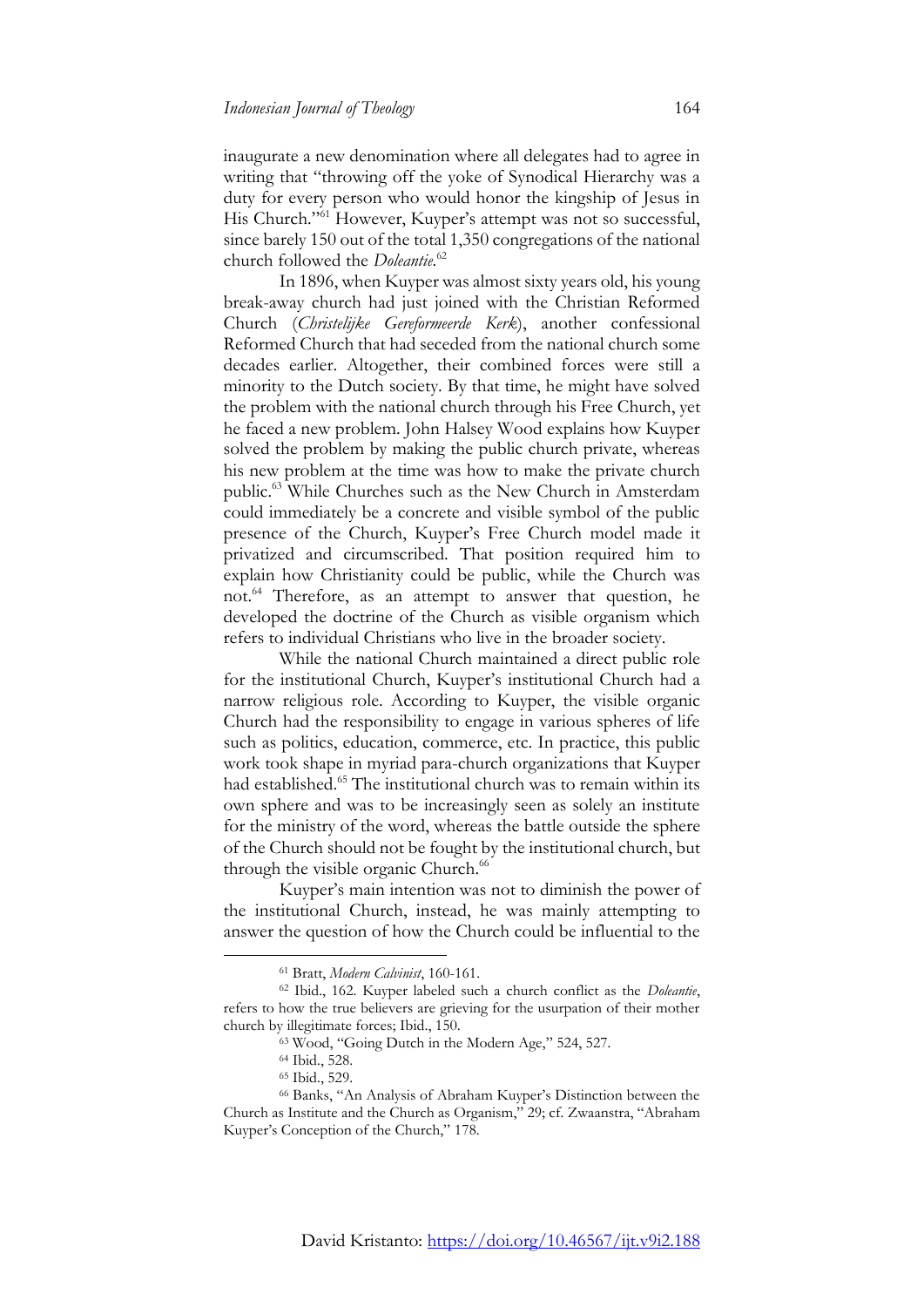### 165 Triangulating the Foundations of Kuyperian Spirituality

society yet remained pure. As Kuyper said, "there is a concentration of religious light and life in the [institutional church], but … in the walls of this church there are wide open windows, and through these spacious windows the light of the Eternal has to radiate over the whole world."<sup>67</sup> This relationship is depicted in the picture of a city set on a hill that shines its light out to the area below (Matt. 5:14-16). The world should not climb to the city nor the city descends to the world. The institutional Church and the world remain as two distinct and separate entities, but the Church should shine her light into the world.<sup>68</sup>

The motif of the journey inward and journey outward of Kuyper's spirituality is also salient here. While the journey inward could be seen in Kuyper's notion of the institutional Church as mother who nurtures the believers, the journey outward could be seen by how the organic Church should manifest her light and power into the world. As he said, "Only where that Church as institute stands pure again, can she also act as organism, again shining light, enlivening, preserving."<sup>69</sup> The gathering of the institutional church marks the place where God's abundant grace is poured out, by which means the spiritual life of the church and its members might be strengthened and their communion with God might develop more deeply. When church members return to their daily lives, they do not cease to be God's church; rather, they act as the visible church-as-organism that extends God's grace to the broader society.

# **Conclusion**

Kuyper's spirituality is as fertile as his other works, and to neglect his spirituality—his heart and soul—would be unconscionable. As elaborated above, among other Kuyperian themes, his meditations, his notion of palingenesis, and his ecclesiology serve well as foundations to develop a Kuyperian spirituality. Throughout those three Kuyperian themes, Kuyper's spirituality shows a salient motif of the journey inward and journey outward. He has an equal emphasis between political activeness and meditations, the inner renewal of God's people and the renewal of the whole society, and spiritual purity of the institutional church, and the transforming influence of the visible organic Church. A Kuyperian spirituality always begins with coming to the presence of God (journey inward), so our strength will be

<sup>67</sup> Cited in Banks, "An Analysis of Abraham Kuyper's Distinction between the Church as Institute and the Church as Organism," 28-29; cf. Kuyper, *Lectures on Calvinism*, 53.

<sup>68</sup> Bratt, *A Centennial Reader,* 200.

<sup>69</sup> Cited in Wood, "Going Dutch in the Modern Age," 528-529; cf. Abraham Kuyper, *De zegen des heeren over onze kerken* (J. A. Wormser: Amsterdam, 1896), 22.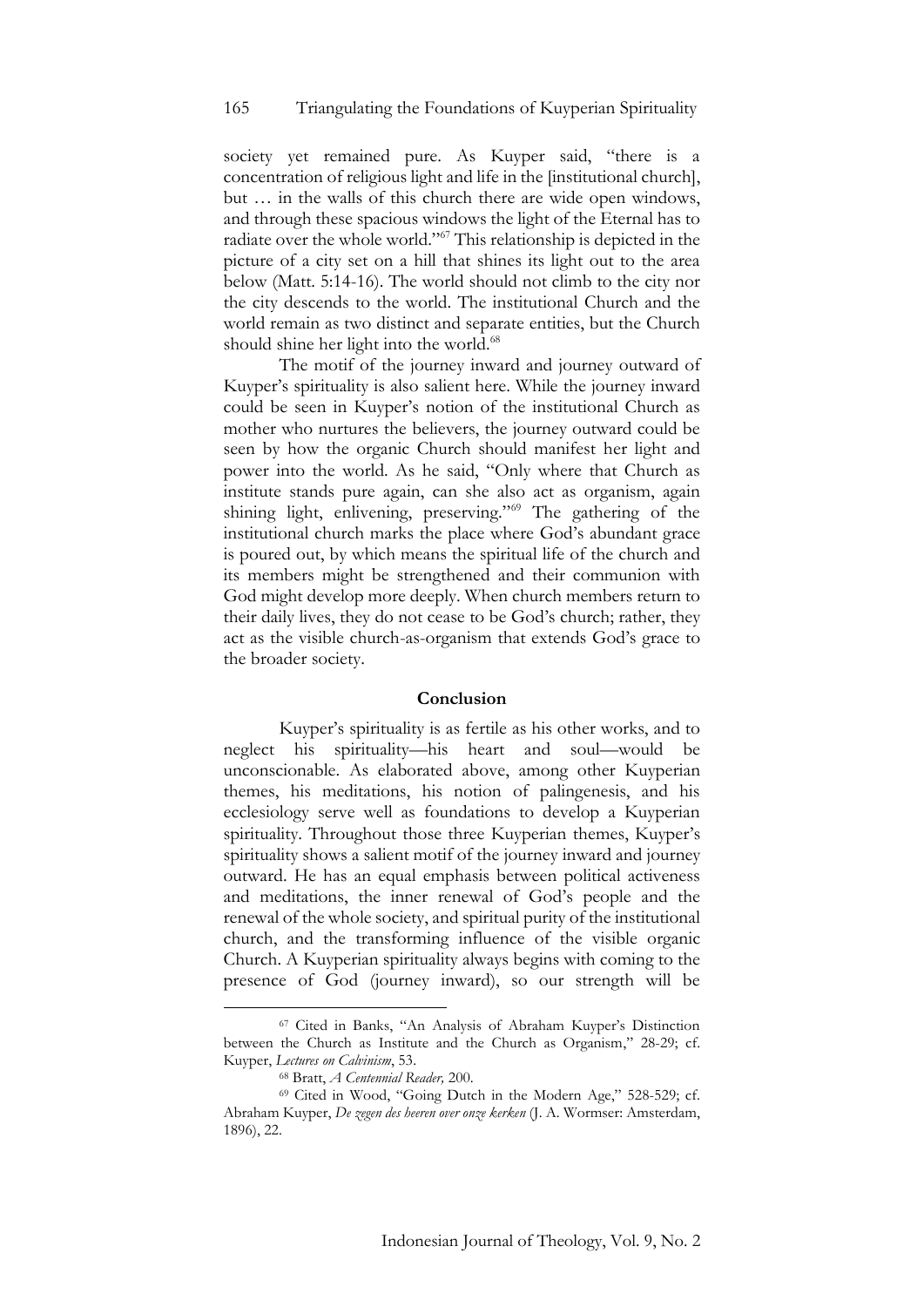replenished to reengage better with the world (journey outward). I wish that more works on Kuyperian spirituality would emerge in the future to present a more balanced view between his intellect and his spirituality, and I sincerely hope that this article would be an aid toward the production of such works.

# **About the Author**

David Kristanto is currently a Ph.D. candidate at Vrije Universiteit Amsterdam. His main research interests are Abraham Kuyper and religious pluralism in Indonesia. He teaches theology at Sekolah Tinggi Teologi Injili Arastamar (SETIA) Jakarta and Harvest International Theological Seminary, Tangerang.

# **Bibliography**

- Banks, Matthew. "An Analysis of Abraham Kuyper's Distinction between the Church as Institute and the Church as Organism." Th.M. thesis. Oak Hill College, 2013.
- Bartholomew, Craig G. *Contours of the Kuyperian Tradition: A Systematic Introduction*. Downers Grove, IL: InterVarsity, 2017.
- Bavinck, Herman. *Reformed Dogmatics*. Vol. 4. Ed., John Bolt. Trans., John Vriend. Grand Rapids, MI: Baker Academic, 2008.
- Boersma, Hans. "Blessing and Glory: Abraham Kuyper on the Beatific Vision." *Calvin Theological Journal,* Vol. 52 No. 2 (2017): 205-241.
- Bratt, James D. *Abraham Kuyper: Modern Calvinist, Christian Democrat*. Grand Rapids, MI: Eerdmans, 2013.
	- \_\_\_\_\_\_\_. *Abraham Kuyper: A Centennial Reader.* Grand Rapids, MI: Eerdmans, 1998.
- Calvin, John. *Institutes of the Christian Religion*. Ed., John T. McNeill. Trans., Ford Lewis Battles. Louisville, KY: Westminster John Knox Press, 2011.
- VanDrunen, David. "Two Kingdoms and Reformed Christianity: Why Recovering an Old Paradigm is Historically Sound, Biblically Grounded, and Practically Useful." *Pro Rege*, Vol. 40, No. 3 (2012): 31-38.
- Gordon, Bruce. *John Calvin's Institutes of the Christian Religion: A Biography*. Princeton, NJ: Princeton University Press, 2016.
- Himes, Brant Micah. "For a Better Worldliness: The Theological Discipleship of Abraham Kuyper and Dietrich Bonhoeffer." Ph.D. dissertation. Vrije Universiteit Amsterdam, 2015.
- Ive, Jeremy. "A Critically Comparative Kuyperian Analysis and a Trinitarian, 'Perichoretic' Reconstruction of the Reformational Philosophies of Dirk H. Th. Vollenhoven